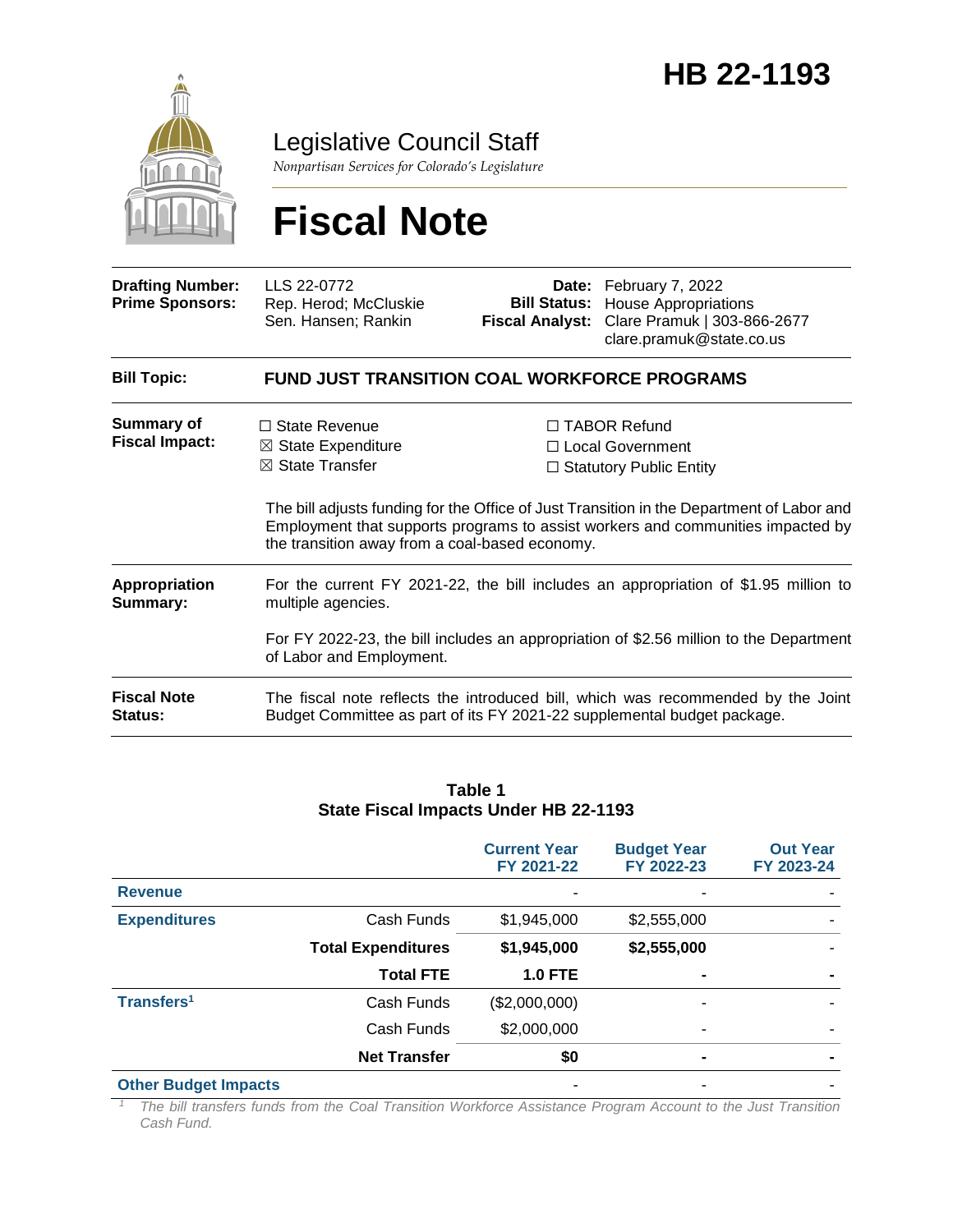Page 2

## February 7, <sup>2022</sup> **HB 22-1193**

### **Summary of Legislation**

The Office of Just Transition (office) was created in 2019 in the Department of Labor and Employment (CDLE) to assist workers and communities impacted by the transition away from a coal-based economy. The bill adjusts funding for programs under the office. This includes:

- a \$2,000,000 transfer in FY 2021-22 from the Coal Transition Workforce Assistance Program Account to the Just Transition Cash Fund;
- an appropriation of \$1,295,000 in FY 2021-22 and \$555,000 in FY 2022-23 to the CDLE from the Just Transition Cash Fund;
- an appropriation of \$500,000 in FY 2021-22, and 1.0 FTE, and \$2,000,000 in FY 2022-23 to the CDLE from the Coal Transition Workforce Assistance Program Account; and
- an appropriation of \$150,000 in FY 2021-22 only to the Carbon Ore, Rare Earth, and Critical Materials (CORE-CM) Initiative at Colorado School of Mines from the Just Transition Cash Fund.

The bill also repeals a FY 2020-21 appropriation to the Coal Transition Workforce Assistance Program and reduces the program's statutory spending requirement.

#### **State Transfers**

In the current FY 2021-22, the bill requires a \$2,000,000 transfer from the Coal Transition Workforce Assistance Program Account to the Just Transition Cash Fund.

#### **State Expenditures**

Based on the adjustments in appropriations described above, the bill will increase cash fund expenditures by \$1.95 million in the current FY 2021-22 and by \$2.56 million in FY 2022-23. Affected programs include the Coal Transition Workforce Assistance Program and the Just Transition Action Plan in the CDLE, as well as the CORE-CM initiative at the Colorado School of Mines, which will focus on Colorado coal basins and identify and characterize sites in Colorado for critical mineral extraction.

### **Effective Date**

The bill takes effect upon signature of the Governor, or upon becoming law without his signature.

### **State Appropriations**

For the current FY 2021-22, the bill includes the following appropriations:

- \$1,295,000 to the Department of Labor and Employment from the Just Transition Cash Fund;
- \$500,000 to the Department of Labor and Employment from the Coal Transition Workforce Assistance Program Account and 1.0 FTE; and
- \$150,000 to the Colorado School of Mines from the Just Transition Cash Fund.